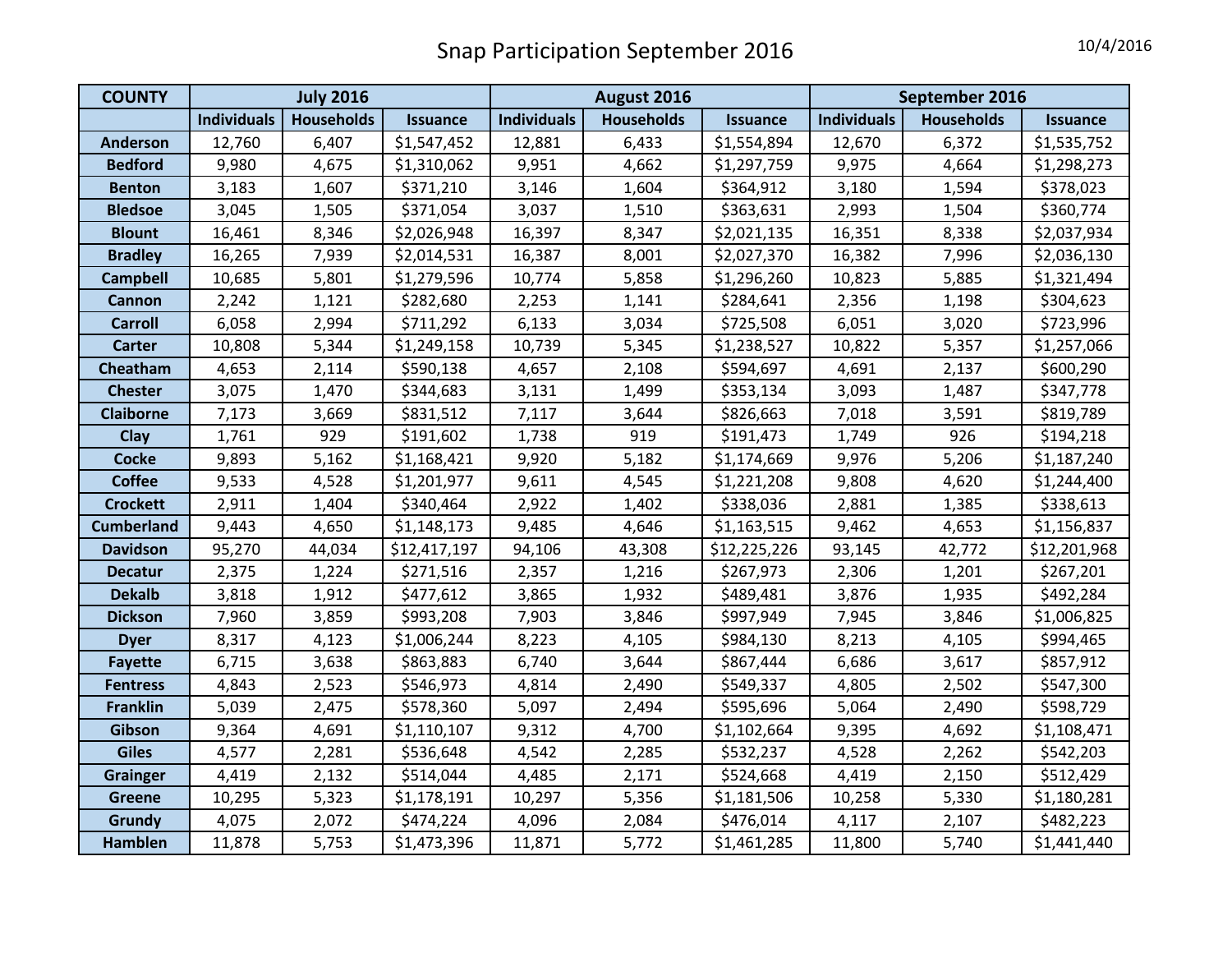|                   | <b>July 2016</b>   |                   |                 | August 2016        |                   |                 | September 2016     |                   |                 |
|-------------------|--------------------|-------------------|-----------------|--------------------|-------------------|-----------------|--------------------|-------------------|-----------------|
| <b>COUNTY</b>     | <b>Individuals</b> | <b>Households</b> | <b>Issuance</b> | <b>Individuals</b> | <b>Households</b> | <b>Issuance</b> | <b>Individuals</b> | <b>Households</b> | <b>Issuance</b> |
| <b>Hamilton</b>   | 50,542             | 25,720            | \$6,578,555     | 50,996             | 25,944            | \$6,614,951     | 51,504             | 26,209            | \$6,728,221     |
| <b>Hancock</b>    | 2,527              | 1,330             | \$290,786       | 2,556              | 1,346             | \$294,212       | 2,547              | 1,340             | \$290,608       |
| <b>Hardeman</b>   | 5,717              | 2,945             | \$676,585       | 5,803              | 2,990             | \$694,369       | 5,722              | 2,958             | \$700,067       |
| <b>Hardin</b>     | 5,931              | 3,095             | \$694,869       | 5,920              | 3,088             | \$687,253       | 5,945              | 3,097             | \$696,311       |
| <b>Hawkins</b>    | 11,089             | 5,391             | \$1,274,768     | 11,184             | 5,440             | \$1,280,279     | 11,261             | 5,465             | \$1,311,304     |
| Haywood           | 4,839              | 2,552             | \$571,792       | 4,851              | 2,551             | \$569,117       | 4,865              | 2,561             | \$579,468       |
| <b>Henderson</b>  | 5,862              | 3,024             | \$695,801       | 5,853              | 3,013             | \$702,040       | 5,924              | 3,054             | \$713,148       |
| <b>Henry</b>      | 6,711              | 3,294             | \$821,697       | 6,791              | 3,352             | \$824,913       | 6,868              | 3,407             | \$840,263       |
| <b>Hickman</b>    | 5,070              | 2,422             | \$617,028       | 5,099              | 2,436             | \$620,847       | 5,082              | 2,431             | \$619,162       |
| <b>Houston</b>    | 1,325              | 625               | \$150,324       | 1,380              | 649               | \$157,736       | 1,379              | 661               | \$157,949       |
| <b>Humphreys</b>  | 2,984              | 1,398             | \$358,571       | 3,036              | 1,411             | \$364,079       | 3,014              | 1,419             | \$370,606       |
| <b>Jackson</b>    | 2,460              | 1,318             | \$288,576       | 2,496              | 1,330             | \$292,686       | 2,467              | 1,315             | \$288,387       |
| <b>Jefferson</b>  | 8,782              | 4,195             | \$1,031,064     | 8,683              | 4,155             | \$1,023,380     | 8,627              | 4,153             | \$1,014,409     |
| Johnson           | 3,832              | 2,094             | \$437,327       | 3,806              | 2,082             | \$432,986       | 3,795              | 2,083             | \$441,378       |
| <b>Knox</b>       | 54,541             | 27,068            | \$6,691,976     | 54,859             | 27,237            | \$6,718,947     | 54,817             | 27,189            | \$6,743,706     |
| Lake              | 2,017              | 1,110             | \$245,765       | 2,025              | 1,111             | \$248,352       | 2,049              | 1,126             | \$253,464       |
| Lauderdale        | 6,778              | 3,415             | \$826,236       | 6,927              | 3,497             | \$847,006       | 6,920              | 3,508             | \$855,003       |
| Lawrence          | 7,444              | 3,562             | \$874,971       | 7,431              | 3,558             | \$865,156       | 7,428              | 3,535             | \$859,696       |
| <b>Lewis</b>      | 2,229              | 1,108             | \$248,315       | 2,203              | 1,091             | \$242,960       | 2,205              | 1,095             | \$245,095       |
| Lincoln           | 5,365              | 2,460             | \$624,372       | 5,426              | 2,502             | \$641,038       | 5,324              | 2,475             | \$632,724       |
| Loudon            | 5,963              | 2,792             | \$708,969       | 6,028              | 2,798             | \$715,259       | 6,030              | 2,799             | \$724,534       |
| <b>Macon</b>      | 5,672              | 2,616             | \$691,108       | 5,678              | 2,639             | \$693,417       | 5,655              | 2,623             | \$693,728       |
| <b>Madison</b>    | 16,993             | 8,424             | \$2,069,403     | 17,017             | 8,437             | \$2,064,855     | 17,196             | 8,533             | \$2,095,615     |
| <b>Marion</b>     | 5,587              | 2,782             | \$687,192       | 5,609              | 2,813             | \$694,405       | 5,660              | 2,811             | \$705,984       |
| <b>Marshall</b>   | 4,583              | 2,143             | \$539,813       | 4,617              | 2,162             | \$552,483       | 4,575              | 2,138             | \$547,426       |
| <b>Maury</b>      | 12,408             | 5,937             | \$1,518,085     | 12,415             | 5,941             | \$1,511,554     | 12,395             | 5,928             | \$1,523,203     |
| <b>Meigs</b>      | 2,589              | 1,293             | \$313,194       | 2,607              | 1,300             | \$315,467       | 2,594              | 1,296             | \$314,125       |
| <b>Monroe</b>     | 9,175              | 4,399             | \$1,092,852     | 9,174              | 4,374             | \$1,085,825     | 9,184              | 4,397             | \$1,098,561     |
| <b>Montgomery</b> | 22,779             | 10,374            | \$2,871,717     | 23,085             | 10,455            | \$2,908,890     | 23,223             | 10,543            | \$2,967,848     |
| <b>Moore</b>      | 569                | 251               | \$63,365        | 567                | 251               | \$62,326        | 571                | 255               | \$64,495        |
| <b>Morgan</b>     | 4,612              | 2,247             | \$565,086       | 4,666              | 2,259             | \$564,748       | 4,668              | 2,273             | \$568,354       |
| <b>McMinn</b>     | 9,125              | 4,506             | \$1,123,869     | 9,240              | 4,564             | \$1,139,939     | 9,300              | 4,580             | \$1,161,659     |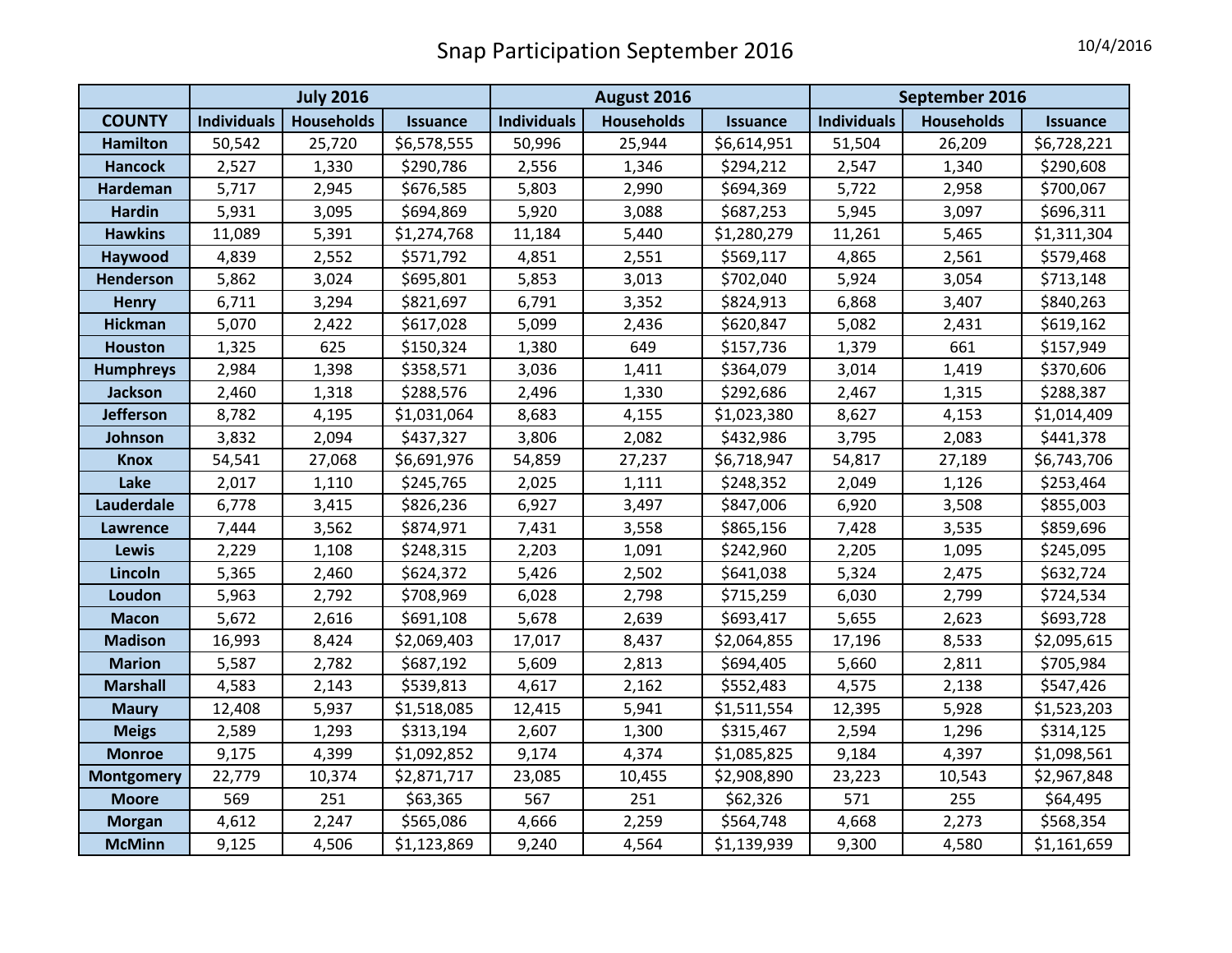| <b>COUNTY</b>     | <b>July 2016</b>   |                   |                 | August 2016        |                   |                 | September 2016     |                   |                 |
|-------------------|--------------------|-------------------|-----------------|--------------------|-------------------|-----------------|--------------------|-------------------|-----------------|
|                   | <b>Individuals</b> | <b>Households</b> | <b>Issuance</b> | <b>Individuals</b> | <b>Households</b> | <b>Issuance</b> | <b>Individuals</b> | <b>Households</b> | <b>Issuance</b> |
| <b>McNairy</b>    | 6,075              | 3,139             | \$695,735       | 6,097              | 3,120             | \$701,701       | 5,975              | 3,102             | \$692,151       |
| <b>Obion</b>      | 6,562              | 3,280             | \$776,865       | 6,653              | 3,312             | \$784,000       | 6,728              | 3,342             | \$796,600       |
| <b>Overton</b>    | 3,780              | 1,963             | \$423,910       | 3,758              | 1,963             | \$428,277       | 3,738              | 1,955             | \$426,611       |
| <b>Perry</b>      | 1,607              | 792               | \$188,780       | 1,630              | 797               | \$192,730       | 1,606              | 800               | \$187,382       |
| <b>Pickett</b>    | 885                | 457               | \$94,900        | 880                | 458               | \$93,189        | 903                | 461               | \$96,852        |
| <b>Polk</b>       | 2,879              | 1,408             | \$319,483       | 2,884              | 1,410             | \$323,075       | 2,962              | 1,437             | \$347,276       |
| Putnam            | 11,795             | 5,849             | \$1,460,556     | 11,693             | 5,813             | \$1,453,522     | 11,842             | 5,843             | \$1,487,766     |
| Rhea              | 6,880              | 3,347             | \$843,334       | 7,011              | 3,408             | \$862,930       | 6,863              | 3,342             | \$847,028       |
| Roane             | 8,656              | 4,309             | \$1,037,463     | 8,739              | 4,336             | \$1,044,745     | 8,578              | 4,271             | \$1,024,591     |
| Robertson         | 9,521              | 4,543             | \$1,234,149     | 9,435              | 4,507             | \$1,215,782     | 9,490              | 4,550             | \$1,238,988     |
| <b>Rutherford</b> | 29,736             | 13,076            | \$3,802,761     | 29,906             | 13,108            | \$3,867,106     | 29,780             | 13,057            | \$3,847,953     |
| <b>Scott</b>      | 6,880              | 3,443             | \$789,565       | 6,955              | 3,469             | \$796,864       | 6,932              | 3,478             | \$807,334       |
| Sequatchie        | 3,322              | 1,631             | \$408,083       | 3,287              | 1,616             | \$405,379       | 3,256              | 1,604             | \$407,816       |
| <b>Sevier</b>     | 12,706             | 6,001             | \$1,465,002     | 12,697             | 5,956             | \$1,457,597     | 12,557             | 5,896             | \$1,448,335     |
| <b>Shelby</b>     | 227,547            | 110,105           | \$30,873,965    | 228,778            | 110,930           | \$31,141,520    | 228,605            | 110,922           | \$31,198,382    |
| <b>Smith</b>      | 3,181              | 1,542             | \$395,301       | 3,177              | 1,532             | \$394,596       | 3,147              | 1,529             | \$392,295       |
| <b>Stewart</b>    | 2,185              | 999               | \$244,186       | 2,187              | 1,001             | \$246,957       | 2,206              | 1,012             | \$252,637       |
| <b>Sullivan</b>   | 26,588             | 13,347            | \$3,173,815     | 26,638             | 13,350            | \$3,179,639     | 26,683             | 13,339            | \$3,219,803     |
| <b>Sumner</b>     | 18,084             | 8,110             | \$2,264,130     | 17,836             | 8,013             | \$2,237,806     | 17,825             | 8,010             | \$2,255,909     |
| <b>Tipton</b>     | 11,373             | 5,507             | \$1,449,317     | 11,356             | 5,513             | \$1,438,838     | 11,330             | 5,531             | \$1,458,267     |
| <b>Trousdale</b>  | 1,599              | 764               | \$192,089       | 1,616              | 776               | \$199,031       | 1,607              | 779               | \$196,240       |
| <b>Unicoi</b>     | 3,136              | 1,632             | \$349,559       | 3,140              | 1,644             | \$350,345       | 3,161              | 1,637             | \$356,874       |
| <b>Union</b>      | 4,576              | 2,135             | \$528,801       | 4,603              | 2,146             | \$535,670       | 4,594              | 2,129             | \$534,389       |
| <b>Van Buren</b>  | 1,070              | 513               | \$118,559       | 1,081              | 510               | \$119,061       | 1,052              | 506               | \$120,396       |
| Warren            | 8,183              | 3,915             | \$1,004,177     | 8,233              | 3,948             | \$1,018,691     | 8,295              | 3,956             | \$1,035,165     |
| Washington        | 18,399             | 9,691             | \$2,273,584     | 18,540             | 9,760             | \$2,292,744     | 18,386             | 9,688             | \$2,275,919     |
| Wayne             | 2,638              | 1,323             | \$293,779       | 2,628              | 1,311             | \$290,971       | 2,601              | 1,312             | \$291,018       |
| <b>Weakley</b>    | 6,335              | 3,313             | \$744,587       | 6,362              | 3,339             | \$758,448       | 6,392              | 3,353             | \$774,617       |
| <b>White</b>      | 5,029              | 2,410             | \$588,008       | 5,095              | 2,425             | \$606,566       | 5,012              | 2,423             | \$601,066       |
| Williamson        | 5,225              | 2,356             | \$628,915       | 5,100              | 2,318             | \$620,103       | 5,148              | 2,338             | \$636,130       |
| Wilson            | 11,476             | 5,425             | \$1,480,116     | 11,463             | 5,386             | \$1,481,202     | 11,366             | 5,352             | \$1,475,111     |